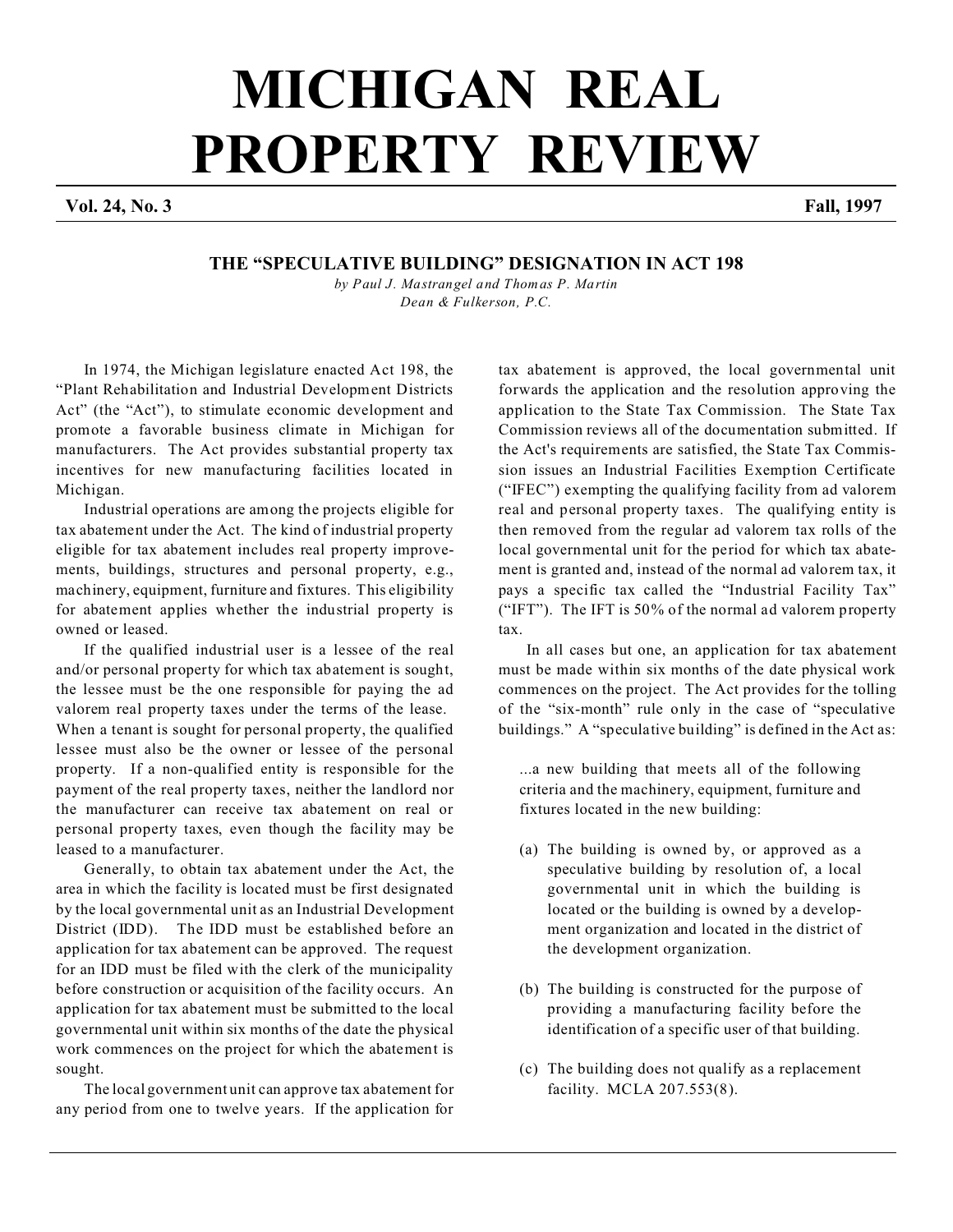A qualified user who later takes occupancy of a building which has received a "speculative building" designation may obtain both real and personal property tax abatement under the Act. MCLA 207.560. The Act further provides that when tax abatement is granted to a qualified user, the effective date of the abatement is the December 31 next following the date that the speculative building or any portion of the speculative building is used as a manufacturing facility. MCLA 207.557(1).

Two kinds of "new" facilities are available to industrial users, the speculative building and what is commonly referred to as the "design/build" facility. In the design/build facility, the user consults with a builder/developer regarding the user's particular needs. After negotiations, the user and builder/developer enter into a contract to construct a facility tailored to the user's specifications. Work then commences on the construction of the facility. In the case of small manufacturing facilities, the time lapse from the execution of the contract to occupancy of the facility is generally less than one year.

The generic speculative building is a facility constructed by a builder/developer for sale or lease to a user or users who have yet to be identified. The size of the facility, the building and site layout, and the building's finishes are all determined by the builder/developer. The builder/developer makes these decisions based upon its experience and its prescience in anticipating future demands in the marketplace. Developers constructing generic speculative buildings design these facilities to be easily adaptable to the needs of a variety of industrial users.

A speculative building virtually eliminates the lag-time between the user's identification of its need for an industrial facility and its ability to take possession of that facility. A speculative building is ready for immediate occupancy. Speculative buildings are particularly attractive to industrial users who (a) do not have extraordinary operational requirements and so do not require facilities tailored for an unusual use, (b) do not have an opportunity to plan well in advance for their increased space needs and/or (c) who are temperamentally disinclined to assume the risks, delays or uncertainties that may be associated with a design/build process.

The Act's "speculative building" designation is only available for a "new" building constructed for or adaptable to use as a manufacturing facility. Rehabilitated or replacement buildings do not qualify as speculative buildings. The "speculative building" designation can be sought at any time from the date that the work on the improvement physically commences provided that the building has not yet been occupied. Once the building has been partially or completely occupied, it is no longer a "new" facility and can no longer receive the "speculative building" designation.

The Act does not specifically require that an IDD be created before a project can receive the speculative building designation. The language of the Act supports the interpretation that a project can receive a "speculative building" designation before creating an industrial development district. MCLA  $207.553(8)(a)$ . To date there are no published cases to guide counsel for the applicant or counsel for the local unit, nor has the State Tax Commission adopted any rules, regulations or policy statements on this issue. This interpretation, however, is consistent with the legislative intent and would, if adopted, encourage local governmental units to utilize the speculative building designation. Because the local governmental unit may be resistant to a request to create an IDD for a speculative building, the elimination of the requirement to create an IDD as a prerequisite to granting the designation should reassure the local governmental unit that it will retain all of its options vis-a-vis the later review of the request for the creation of an IDD and the actual application for tax abatement when a qualified user is ultimately identified.

The first step to obtain a "speculative building" designation under the Act is to apply by letter to the local governmental unit in which the facility is to be built. When the letter request for the designation and all accompanying documentation have been submitted, the request is scheduled for a public hearing before the governing body of the local unit. At the close of the public hearing, the local governmental unit may adopt a resolution designating the facility as a "speculative building" thereby tolling the six-month rule and saving the opportunity for tax abatement for a subsequently identified and qualified user.

Each local governmental unit has its own requirements for the kind, nature and extent of the information required to be included with the written request. Some local units have existing tax abatement policies which set forth, inter alia, the criteria that the facility must meet in order to obtain the "speculative building" designation. Some local governmental units have no comprehensive tax abatement policies or have policies which do not include criteria for the "speculative building" designation. There is a general resistance to the concept of speculative buildings receiving "tax abatement." This bias usually proceeds from a lack of familiarity with the concept and reflects the community's mistaken belief that a "speculator" is seeking favorable tax treatment at the expense of the community and other taxpayers. In these cases, the familiarization of the local governmental unit with the concept of the speculative building designation and its advantages to the community is necessary.

Facilities designated as "speculative buildings" under the Act are exempt from the general requirement that the application for tax abatement to be filed within six months of the date that the physical work on the project is commenced. The application for tax abatement by a qualified user can be filed after the expiration of the six-month period. The "speculative building" designation is intended to preserve for